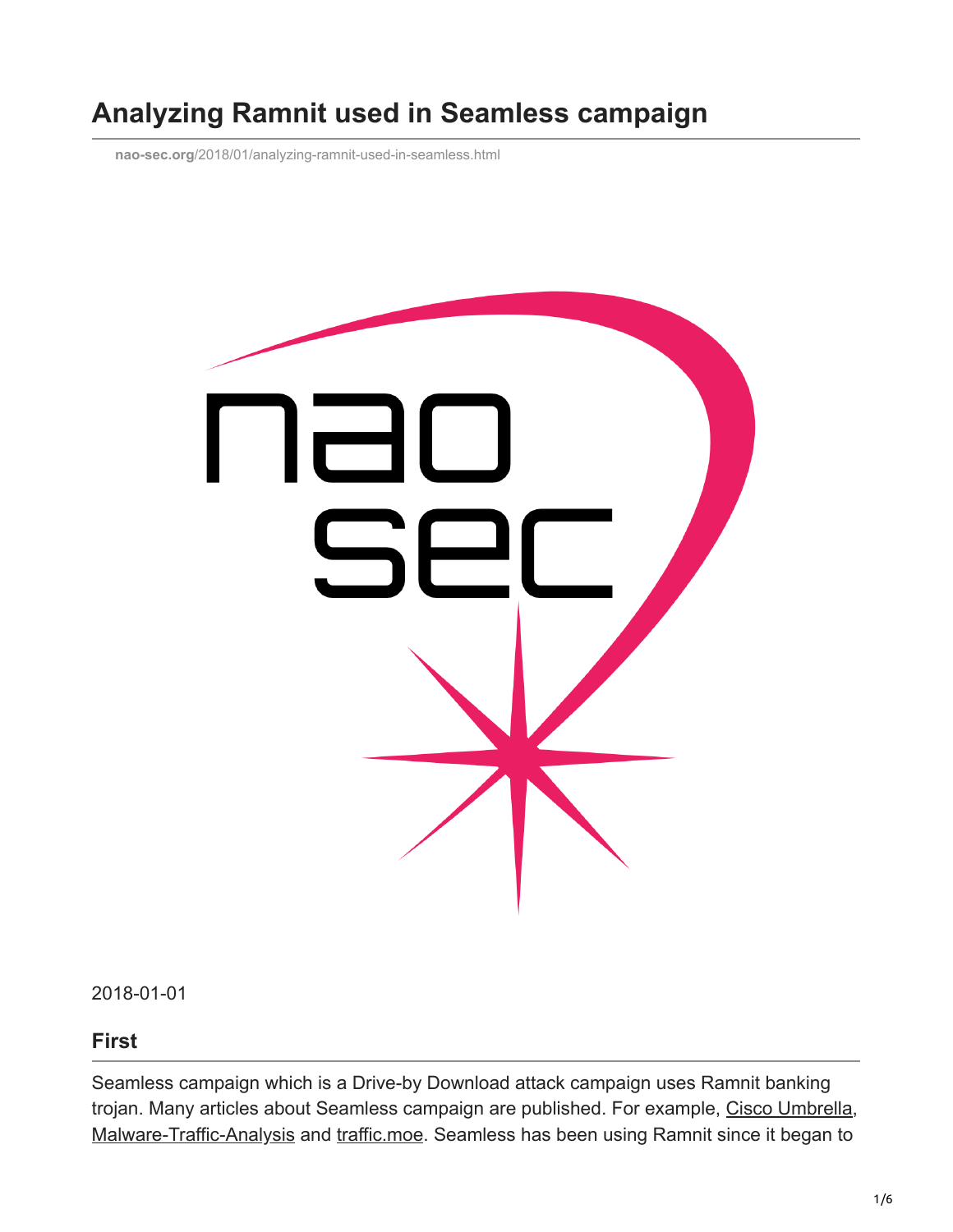be observed. Once run, Ramnit injects code into the web page to steal information such as credit cards. Ramnit is a previously reported banking trojan, but since I didn't know much about it, so I investigated about it.

# **Seamless Campaign Traffic**

First, about Seamless campaign. Seamless campaign consists of the following traffic.

| $\overline{z}$ | Prot Re     |     | Host URL              |                                                                    | Body Comments                  |
|----------------|-------------|-----|-----------------------|--------------------------------------------------------------------|--------------------------------|
| 452            | <b>HTTP</b> | 200 | 5.63.154.8 /trus/     |                                                                    | 1,426 Seamless Pre-Gate        |
| 第1             | <b>MTTP</b> | 200 |                       | cdnjs.cbudfare.com /ajax/lbs/jstimezonedetect/1.0                  | 12,076 jstimezonedetect        |
| 42-4           | <b>HTTP</b> | 200 | 5.63.154.8 /trus/     |                                                                    | 1,426 Get HTTP Response Header |
| $35 - 5$       | <b>HTTP</b> | 200 | 5.63.154.8 /trus/     |                                                                    | 171 Redrector (POST)           |
| 426            | <b>HTTP</b> | 200 |                       | conkey-teapected.c /volum/407f56f4-fb01-4443-bc                    | 632 Redrector                  |
| 657            | <b>HTTP</b> | 200 |                       | redrect.conkey-tea /redrect?target=BASE64aHRDc                     | 346 Redirector                 |
| <b>CHI</b>     | <b>HTTP</b> | 200 | 178.21.10.68 /444.php |                                                                    | 689 Searniess Gate             |
| c ign          | <b>HTTP</b> | 200 |                       | 5.23.48.146 //MzQzMDYw&aJYyPKMyAc3Rv 49,697 RIG_EK (Landing Page)  |                                |
| <b>ZI</b>      | ИТТР.       | 200 |                       | 5.23.48.146 /?MzHxMTExBan/WxEPGvshnx 13,948 RIG EK (Flash Exploit) |                                |

When reaching Seamless's Pre-Gate from the ad network, Pre-Gate gets the user's time zone information and sends it to the server. If the user belongs to the target time zone, Pre-Gate redirects the user to Gate via several redirectors. The user reads the landing page of the RIG Exploit Kit at Gate, which attacks and sends Ramnit.



Seamless is sensitive to the user's geolocation. Pre-Gate exists for each target country. For example, Pre-Gate for USA redirect to Gate for USA and Ramnit for USA is sent.

# **Ramnit Traffic**

Ramnit uses the original protocol when communicating with C2. Following this protocol, I try to extract the configs and modules from the traffic of Ramnit and C2.

This protocol uses port 443. But, not https. A simple mechanism is on tcp. Packet consists of multiple commands and data. The structure is as follows.

magic number is a fixed value. Packets start with this bytes. length is the length of command and data. In other words, strien(command + data). command is 1 byte. There are various kinds of this.

Data has three structures.

The encryption key of RC4 seems to be stable. In my environment `fenquyidh` is the key.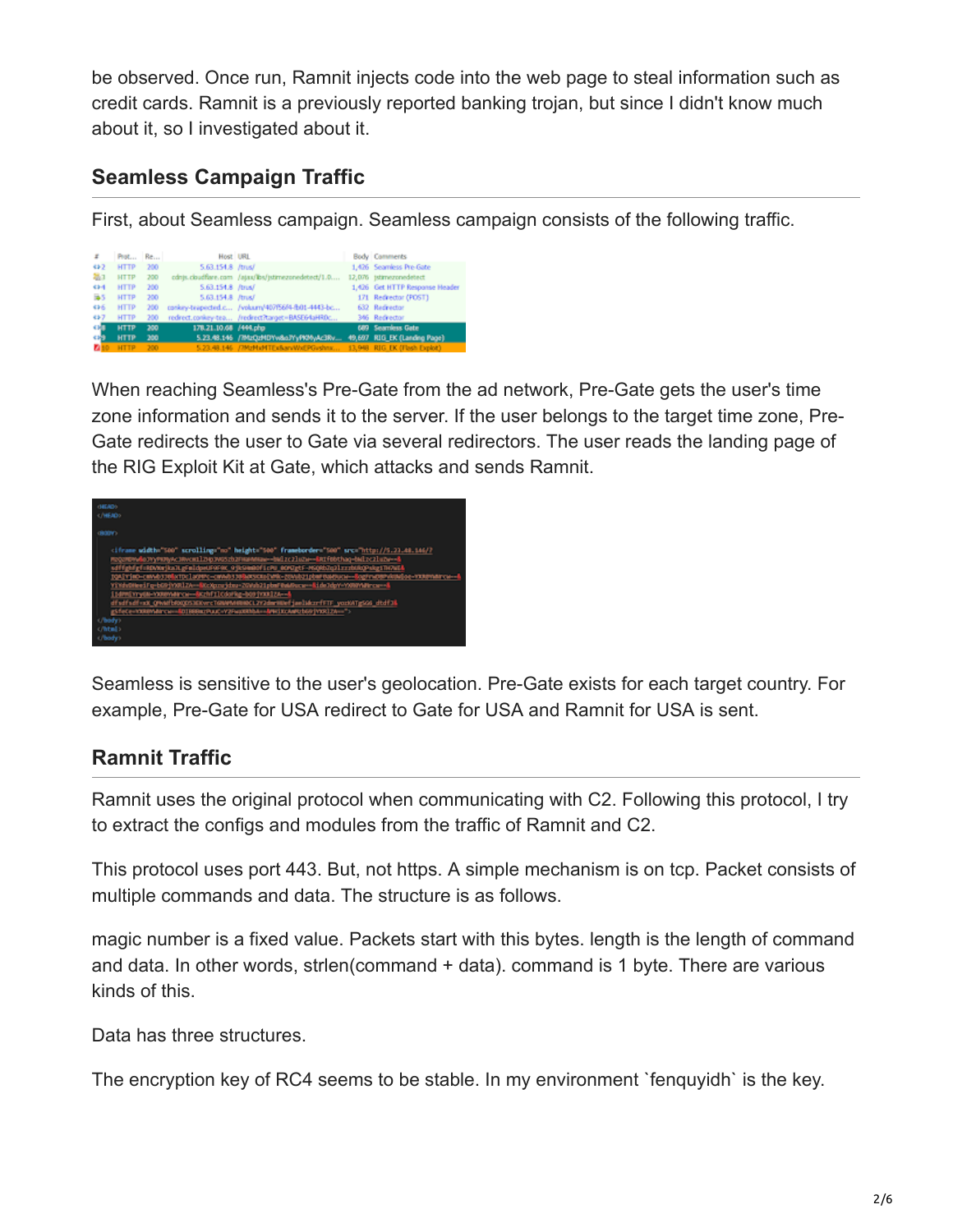Let's look at the data using actual traffic. If you have Ramnit traffic, use it. If you do not have it, look for Ramnit and move it, or look for pcap etc. For example, if you look at the #Ramnit tag on Twitter, you will find many Tweets. You will surely get Ramnit or its traffic.

Ramnit is banking trojan. It depends on the target country/region. For example, Ramnit used in attack campaign targeting Japan doesn't work with IP addresses of countries other than Japan. The configs and modules that Ramnit acquires from C2 also change. This time, let's see the traffic of Ramnit for Japan. If you are not able to get the traffic of Ramnit for Japan, please refer to this link. It seems that someone kindly released pcap ;)

<https://gist.github.com/anonymous/2d7eef0c0ffba19338afd74823d7a8c9>

Let's open pcap and look at the first packet.

When parsing this according to the protocol, it becomes as follows.

This data is encoded with RC4. So I decode it. RC 4 is a simple algorithm, write the code.

The results are as follows. Ramnit is sending two MD5 values to C2. Registration is done to bot by this.

string(32) "d5ad437b032fd239616c1d0d97a6b6eb" string(32) "e4b7a6323fab5960363d771a124b6079"

This is what automates these processes.

#### [https://github.com/nao-sec/ramnit\\_traffic\\_parser](https://github.com/nao-sec/ramnit_traffic_parser)

This script uses tshark. If not installed, please install and set environment variables. Now, let's run the script.

Files are created in the output directory. Let's look at '064 21.bin'.

This file says "Antivirus Trusted Module v2.0 (AVG, Avast, Nod32, Norton, Bitdefender)". You can see that there is MZ header below 0x120 and it is a PE file. Cutting out 0x120 or later result in the following.

It is unpacked because packed by UPX.

Looking at this DLL with IDA, you can see that it is a program that interferes with Anti-Virus software.

Several DLL modules (067-21.bin, 070-21.bin, 073-21.bin) are downloaded like this.

Next, let's see 106 15.bin. This file seems to be zip. Looking inside it was IE's cookies. There was a DLL module that zipped the cookie, so it might be related.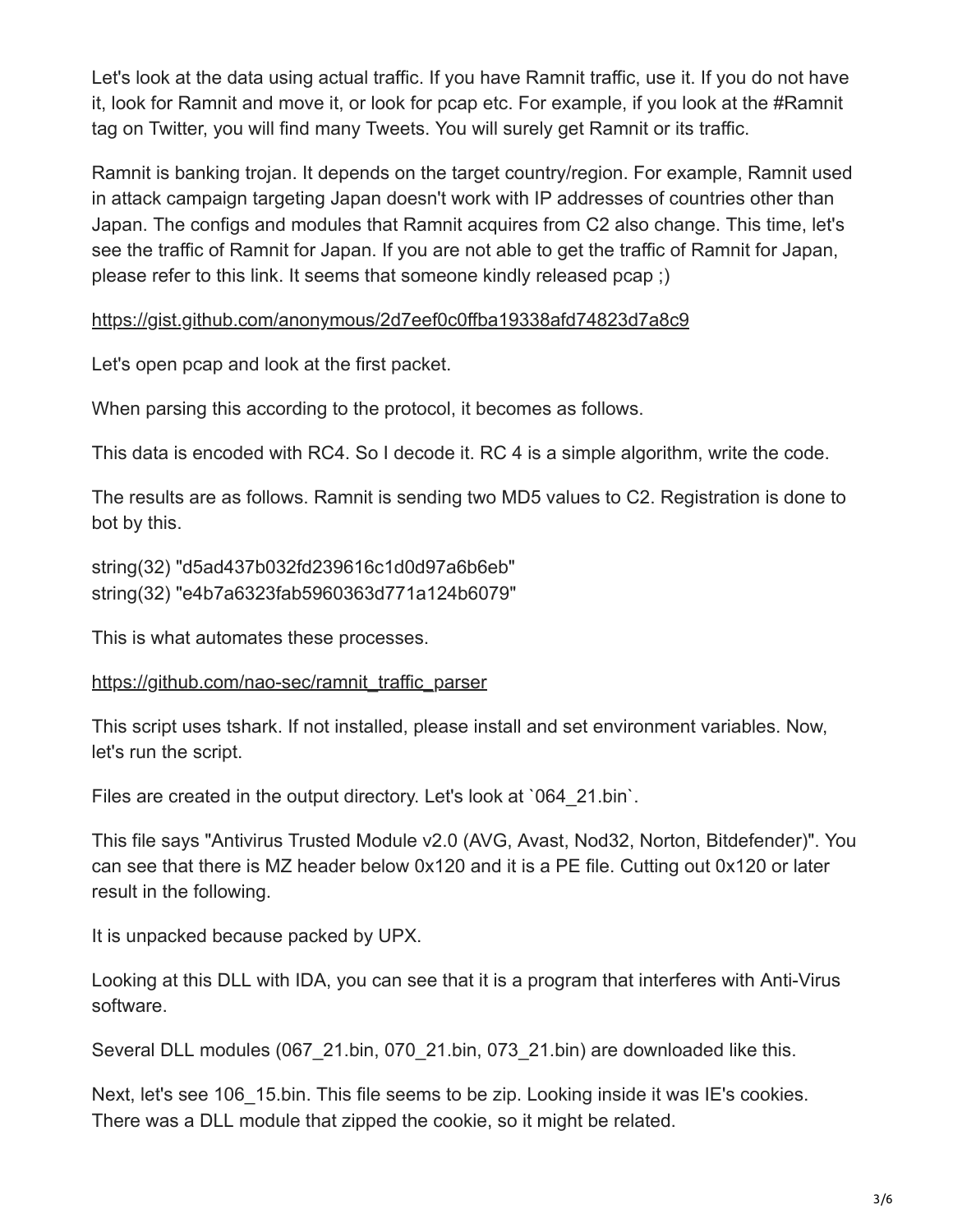Finally, look at 139–13.bin. This is the config of the injecting code for the web page.

Looking at this configuration, URLs of many credit card companies and related companies exist. It was localized for Japan.

#### **Ramnit Modules**

I analyzed the modules that Ramnit downloads. All modules had data added at the beginning of the PE format.

| 00000000: 64†3 81⊂5 4176 5472 7573 7400 0000 0000 |  |                                    |  |                                                |      | dAvTrust                         |
|---------------------------------------------------|--|------------------------------------|--|------------------------------------------------|------|----------------------------------|
| 00000010: 0000 0000 0000 0000 416e 7469 7669 7275 |  |                                    |  |                                                |      | Antiviru                         |
| 00000020: 7320 5472 7573 7465 6420 4d6f 6475 6c65 |  |                                    |  |                                                |      | s Trusted Module                 |
| 00000030:                                         |  |                                    |  | 2076 322e 3020 2841 5647 2c20 4176 6173        |      | v2.0 (AVG, Avas                  |
| 00000040:                                         |  |                                    |  | 742c 204e 6f64 3332 2c20 4e6f 7274 6f6e        |      | t, Nod32, Norton                 |
| 00000050: 2c20 4269 7464 6566 656e 6465 7229 0000 |  |                                    |  |                                                |      | , Bitdefender)                   |
|                                                   |  |                                    |  |                                                |      | .                                |
| 00000070:                                         |  |                                    |  | 0000 0000 0000 0000 0000 0000 0000 0000        |      | .                                |
| 00000080:                                         |  |                                    |  | 0000 0000 0000 0000 0000 0000 0000 0000        |      | .                                |
|                                                   |  |                                    |  |                                                |      | .                                |
|                                                   |  |                                    |  |                                                |      | .                                |
| 00000000:                                         |  |                                    |  | 0000 0000 0000 0000 0000 0000 0000 0000        |      | .                                |
|                                                   |  |                                    |  |                                                |      | .                                |
|                                                   |  |                                    |  |                                                |      | .                                |
|                                                   |  |                                    |  |                                                |      | .                                |
| $000000f0$ :                                      |  |                                    |  | 0000 0000 0000 0000 0000 0000 0000 0000        |      | .                                |
|                                                   |  |                                    |  |                                                |      | .                                |
| 00000110: 0000 0000 0000 0000 5858 2753 74a6 7d1e |  |                                    |  |                                                |      | XX'St.}.                         |
| 00000120: 4d5a 9000 0300 0000 0400 0000 ffff 0000 |  |                                    |  |                                                |      | MZ.                              |
| 00000130:                                         |  |                                    |  | <b>b800 0000 0000 0000 4000 0000 0000 0000</b> |      | . @.                             |
|                                                   |  |                                    |  |                                                |      | .                                |
|                                                   |  |                                    |  |                                                |      | .                                |
| 00000160: 0e1f ba0e 00b4 09cd 21b8 014c cd21 5468 |  |                                    |  |                                                |      | . ! L . ! Th                     |
| 00000170:                                         |  |                                    |  | 6973 2070 726f 6772 616d 2063 616e 6e6f        |      | is program canno                 |
| 00000180: 7420 6265 2072 756e 2069 6e20 444f 5320 |  |                                    |  |                                                |      | t be run in DOS                  |
| 00000190:                                         |  |                                    |  | 6d6f 6465 2e0d 0d0a 2400 0000 0000 0000        |      | $mode$ $$                        |
| 000001a0: 06d8 19d2 42b9 7781 42b9 7781 42b9 7781 |  |                                    |  |                                                |      | $\ldots$ . B. w. B. w. B. w.     |
| 000001b0:                                         |  | be99 6581 40b9 7781 cca6 6481 36b9 |  |                                                | 7781 | $\ldots$ e. $@.w. \ldots$ d.6.w. |
| 000001c0: 5269 6368 42b9 7781 0000 0000 0000 0000 |  |                                    |  |                                                |      | RichB.w                          |
| 000001d0: 0000 0000 0000 0000 5045 0000 4c01 0300 |  |                                    |  |                                                |      | . PE. . L.                       |

Also, its PE file is a DLL, packed with UPX.

| 商階                                                                                                                                        |                                                                                                        |                                         |  |  |  |  |  |  |       |  |  |
|-------------------------------------------------------------------------------------------------------------------------------------------|--------------------------------------------------------------------------------------------------------|-----------------------------------------|--|--|--|--|--|--|-------|--|--|
| ; BOOL __stdcall DllEntryPoint(HINSTANCE hinstDLL, DWORD fdwReason, LPVOID lpReserved)<br>public D11EntryPoint<br>DllEntryPoint proc near |                                                                                                        |                                         |  |  |  |  |  |  |       |  |  |
|                                                                                                                                           | var_A0= byte ptr -0A0h<br>hinstDLL= dword ptr 4<br>fdwReason= dword ptr 8<br>lpReserved= dword ptr 0Ch |                                         |  |  |  |  |  |  |       |  |  |
| byte ptr [esp+fdwReason], 1<br>cmp<br>loc 1000D544<br>jnz                                                                                 |                                                                                                        |                                         |  |  |  |  |  |  |       |  |  |
|                                                                                                                                           |                                                                                                        |                                         |  |  |  |  |  |  |       |  |  |
|                                                                                                                                           |                                                                                                        |                                         |  |  |  |  |  |  |       |  |  |
|                                                                                                                                           |                                                                                                        |                                         |  |  |  |  |  |  | . U   |  |  |
| 000002d0: 5058 3000 0000 0000 9000 0000 1000 0000                                                                                         |                                                                                                        |                                         |  |  |  |  |  |  | PX0   |  |  |
|                                                                                                                                           |                                                                                                        |                                         |  |  |  |  |  |  | .     |  |  |
| 000002f0:                                                                                                                                 |                                                                                                        | 0000 0080 0000 e055 5058 3100 0000 0000 |  |  |  |  |  |  | .UPX1 |  |  |
| 00000300:                                                                                                                                 |                                                                                                        | 4000 0000 a000 0000 3600 0000 0400 0000 |  |  |  |  |  |  | 0. 6  |  |  |
| 00000310:                                                                                                                                 |                                                                                                        | 0000 0000 0000 0000 0000 0040 0000 e055 |  |  |  |  |  |  | . @ U |  |  |

At the beginning of the module there is a comment like a description of the role. Most of them are similar to the information already analyzed by analysts.

- <https://www.cert.pl/en/news/single/ramnit-in-depth-analysis/>
- <http://www.vkremez.com/2017/08/8-10-2017-rig-exploit-kit-leads-to.html>
- <https://www.s21sec.com/en/blog/2017/07/ramnit-and-its-pony-module/>

### **For Japan**

[module 1]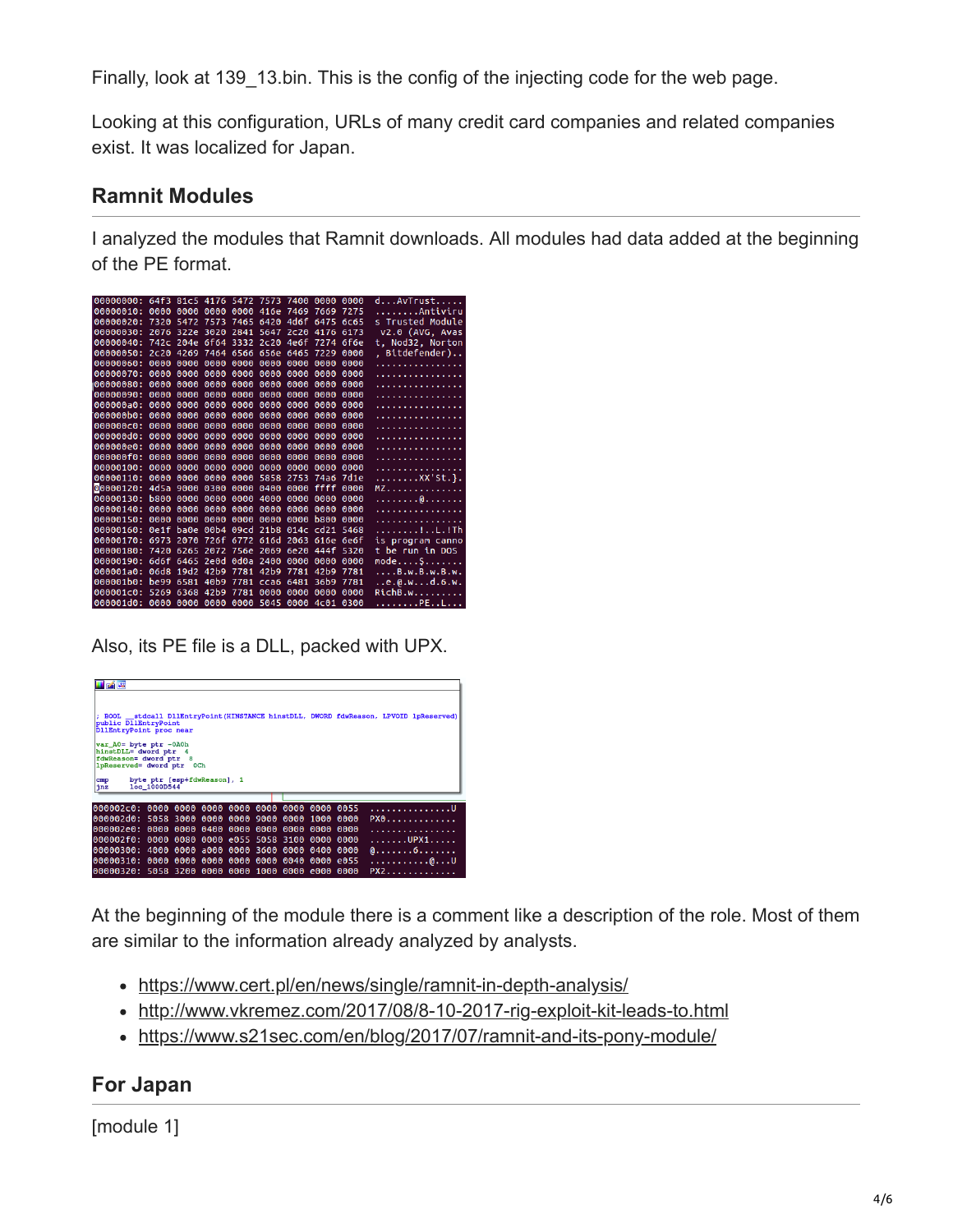- AvTrust
- Antivirus Trusted Module v2.0 (AVG, Avast, Nod32, Norton, Bitdefender)

Add to antivirus software exception list

[module 2]

- CookieGrabber
- Cookie Grabber v0.2 (no mask)

Compress and send cookies of browsers (firefox, chorome, opera, IE) to zip.

[module 3]

- Hooker
- IE & Chrome & FF injector

[module 4] Browser communication hook

- VNC IFSB
- VNC IFSB x64-x86

I think it is similar to this code. <https://github.com/gbrindisi/malware/blob/master/windows/gozi-isfb/AcDll/activdll.c>

[module 5]

- FFCH
- FF&Chrome reinstall x64-x86 [silent]

# **For USA**

module 1~4 is the same. module5 had the following functions instead.

- FtpGrabber2
- Ftp Grabber v2.0

And In US IP, AZORult has been downloaded.

https://www.hybrid-

[analysis.com/sample/37b66f9117a2140fa11badad967c09142860d04af9a3564bfe58527d7d7](https://www.hybrid-analysis.com/sample/37b66f9117a2140fa11badad967c09142860d04af9a3564bfe58527d7d7e9270) e9270

# **IOCs**